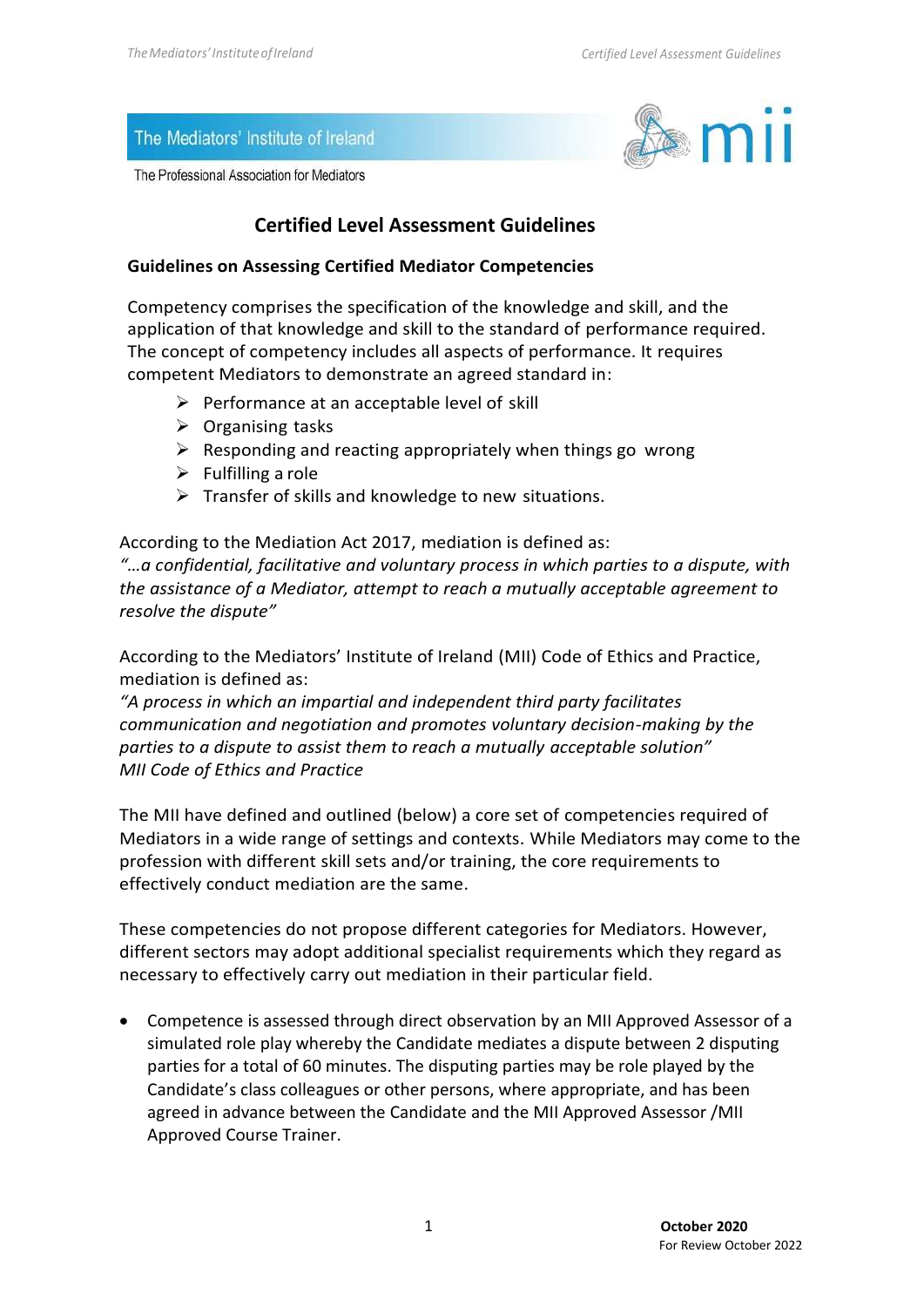- Candidates will be asked to mediate a dispute between two parties in the presence of the Assessor. This Assessment will be recorded on video and the Candidate will be given a copy so they can complete their Role Play Self-Assessment reflection.
- Candidates should only be assessed by MII Approved Assessors who have not been involved in the delivery of their training.
- While Candidates may make use of one-to-one meetings (caucus sessions) with parties where appropriate in the process, they should also demonstrate mediation skills working with both parties in the room together.
- The Candidates receive copies of the role plays in advance. These should not be role plays the Candidate has already performed (either as a disputant or Mediator) in the course of their MII Approved Training programme. Candidates should not mediate the same role play scenario in which they have already participated in as either a disputant or a Mediator.
- Candidates will be assessed as per the agreed Mediators' Institute of Ireland Requirements for Certified Level (outlined below and on the MII Certified Assessor Feedback form and Role Play Self-Assessment form)

#### • **Assessment Protocol:**

- $\circ$  Each Assessment will take approximately 90 minutes. This time is broken down in the following manner: Camera begins to record
- o **5-10 minutes Preamble:**

The Assessor will ask the Candidate to outline how he/she has handled the referral to date, e.g. preliminary/preparatory separate meetings, agreed ground rules, reference to Agreement to Mediate etc.

o **Plenary session:** Candidate will begin the session by briefly outlining the Mediation process and the role of the Mediator and will mediate the dispute for up to 60 minutes.

The Mediator may work with the parties in plenary session throughout or may caucus with each party for some of this period. In such instances, the other party leaves the room and the Mediator continues to work with the remaining party with the video camera running.

- $\circ$  The main purpose of the assessment is to gauge whether the Mediator has the skills necessary to carry out a competent mediation and not whether they can complete a Mediation in 1 hour.
- o The final 15-20 minutes is for the Assessor to complete the required documentation. Candidates will not receive any feedback from the Assessor at this point.
- o As per the MII Certified Level Assessment Outcome Re-sit/Appeals Process, issues in relation to the venue or the process must be brought to the attention of the Assessor/Training Provider on the day of the assessment if they are to be taken into consideration in relation to any impact they may have had on the Candidate's performance.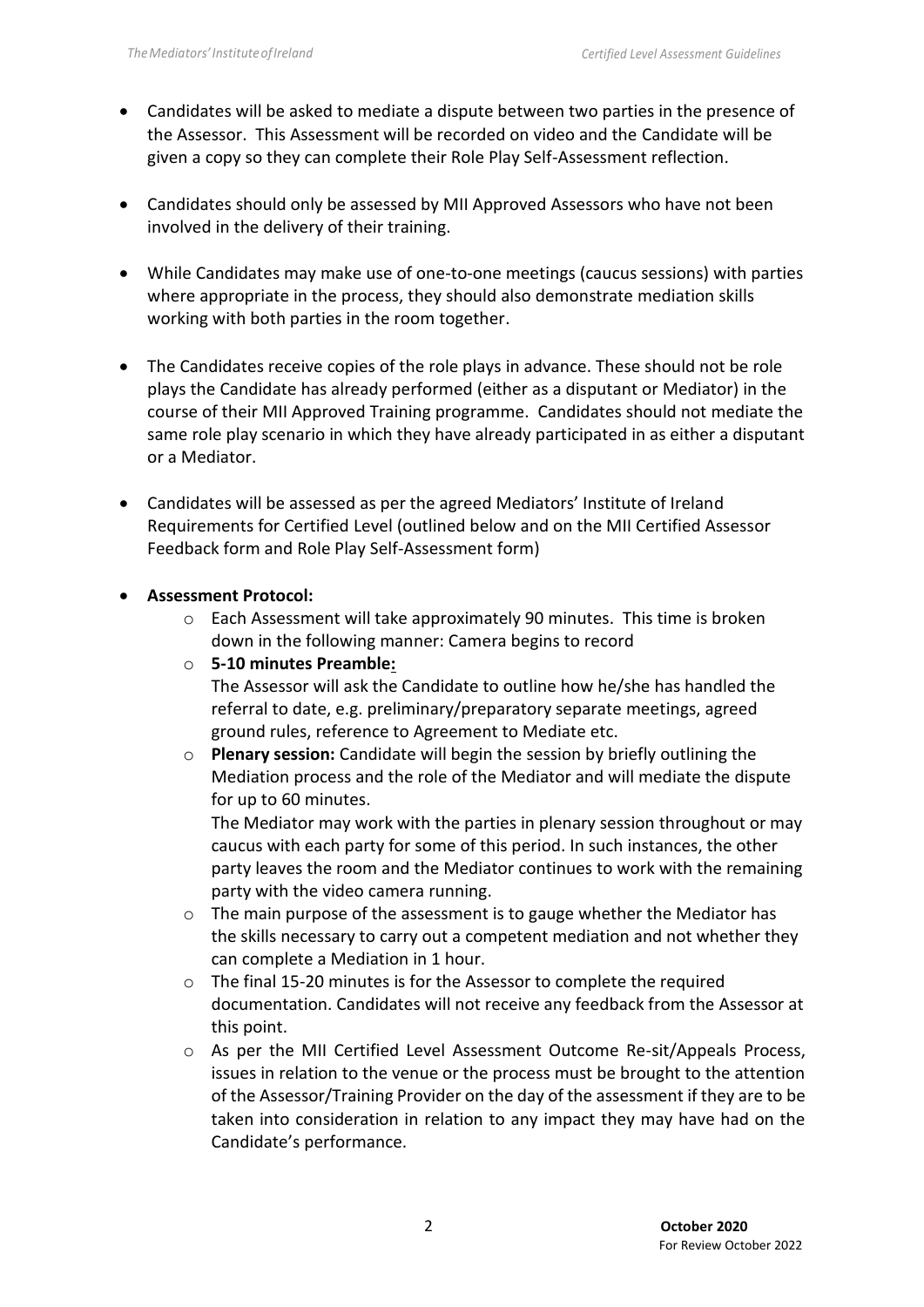- The Assessor or Trainer will make a digital copy of the video available to the Candidate as soon as possible. Candidates will then have 15 working days to view their video and complete their **Role Play Self-Assessment** form and return this to the Assessor. In exceptional circumstances, and with the prior agreement of the Assessor, this period may be extended.
- Candidates should also forward to the Assessor: a) a copy of the 'Agreement to Mediate' pertaining to the role play they mediated b) a draft of a possible 'Mediation Settlement/Agreement' (max one page) that contains key clauses and elements that would pertain to this case, had the parties reached an agreement
- The Assessor will forward to the Candidate, no later than 25 working days after the Assessor receives the Candidate's Role-play Self-Assessment, the result of the assessment which will include a written assessment and feedback of the Candidate. These results can be sent to either the Candidate directly or to the Trainer who will forward the result to the Candidate.
- The Assessor should seek to establish that:
	- o Competence is demonstrated by performance in two contexts: knowledge/skills and use of process
	- o The Mediator uses professional judgement to apply the process and skills in a flexible and appropriate manner, that maintains the integrity and transparency of the process
	- o Mediators have demonstrated satisfactory knowledge of:
		- o Relevant current legislation, where applicable
		- o Ethical guidelines
- The Trainer should make the Assessor aware in advance of any reasonable accommodation requirements for any Candidates and these will be accommodated by the Assessor, as far as reasonably possible.
- Observations of performance should be used to assess the following core areas for assessment
	- o Managing the Process
	- o Managing the Relationship in Mediation
	- o Managing the Content
	- o Managing the Self
- It is anticipated that because of the timeframe and need to apply the process flexibly and at the parties' pace, Candidates are expected to demonstrate skills and competencies listed in each area that are relevant and appropriate to the context of the dispute being mediated.
- Candidates must demonstrate a Competent (3) rating in each of the 4 Assessment Competency areas to pass (see below 'Scale to Measure Competencies, Skills and Knowledge). Where a Candidate has not achieved a '3 – Competent' or higher in each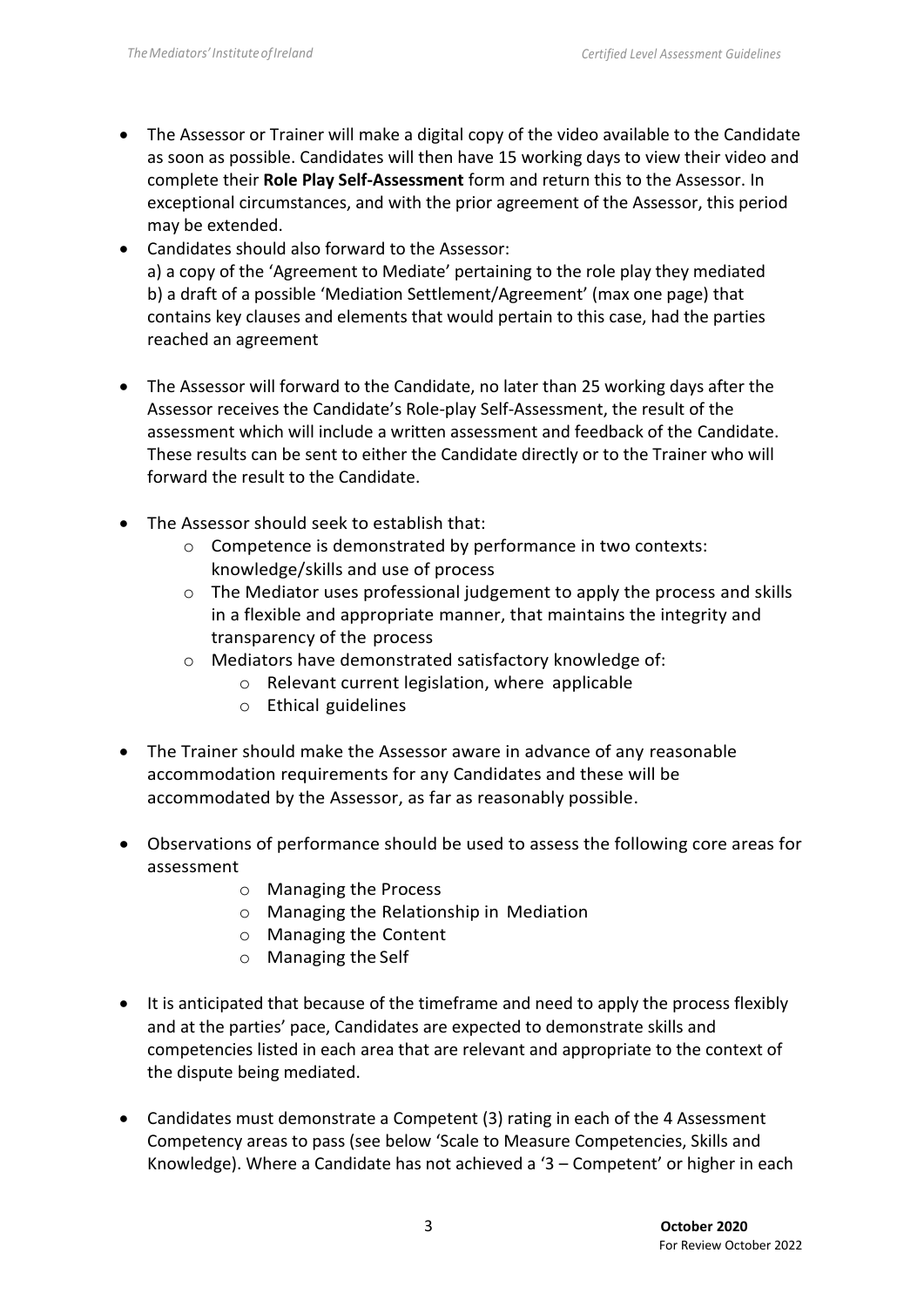of the 4 competency areas he/she should follow the MII Certified Level Assessment Outcome Re-sit/Appeals Process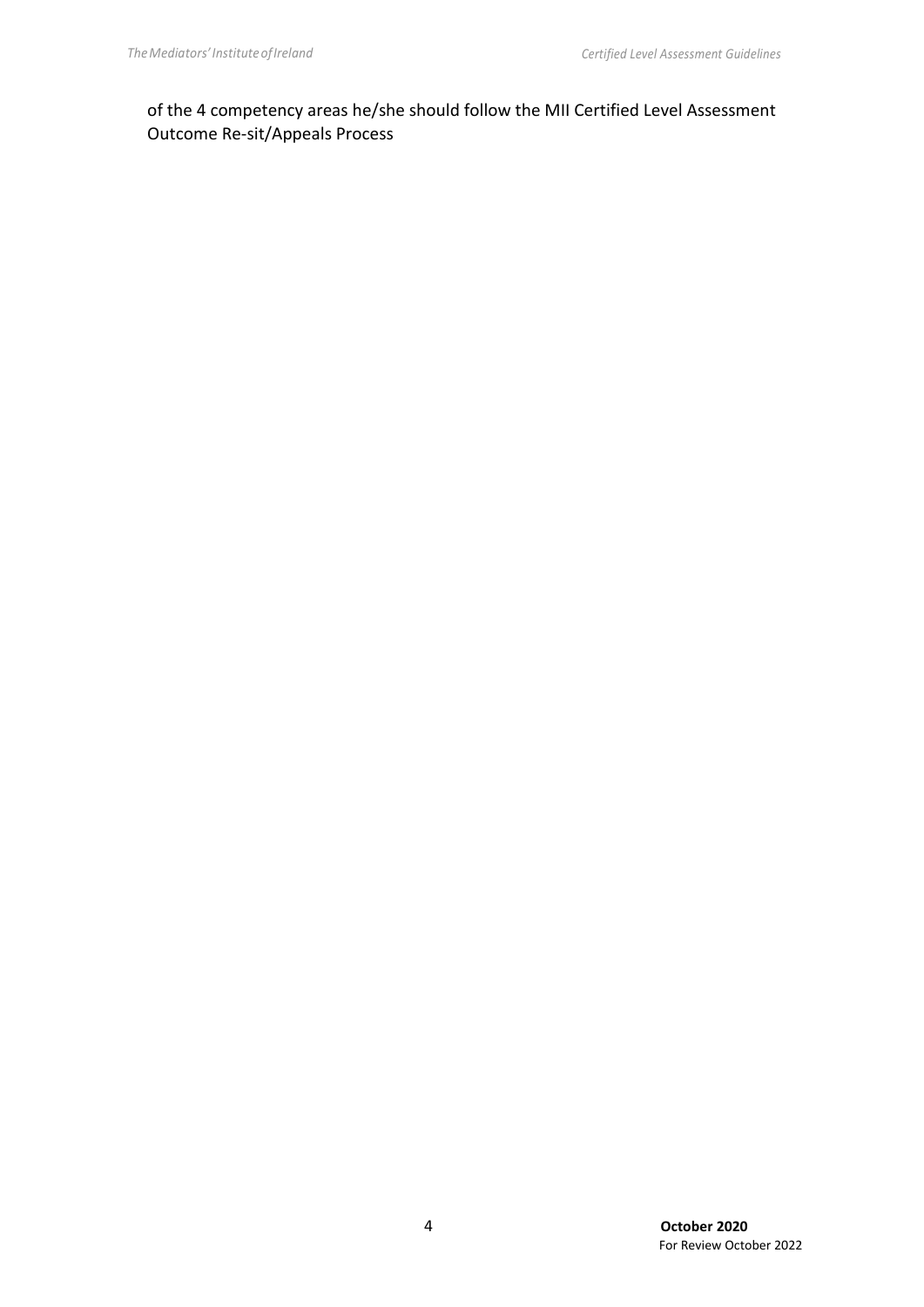# *Scale to Measure Competencies, Skills and Knowledge*

The following rating scales should be used to determine an overall rating under each area. Below each of the area headings are listed several factors to consider in making a rating. Assessors are asked to measure each area by circling the observed competencies on a scale of 1 through to 5 as follows:

**5 – Exceptional:** *The Candidate has displayed the skills and knowledge which indicate they have the ability to conduct a mediation and where they demonstrated a capability of using the relevant interventions in each assessment area to an exceptional standard. The Candidate has consistently upheld the 4 key principles of mediation in their role play.* 

**4 – Very Good:** *The Candidate has displayed the skills and knowledge which indicate they have the ability to conduct a mediation and where they demonstrated a capability of using the relevant interventions in each assessment area to a very good standard. The Candidate has consistently upheld the 4 key principles of mediation in their role play.* 

**3 – Competent:** *The Candidate has displayed the skills and knowledge which indicate they have the ability to conduct a mediation and where they demonstrated a capability of using the relevant interventions identified in each assessment area to a <i>competent* standard. *The Candidate has consistently upheld the 4 key principles of mediation in their role play.* 

**2 – Working Towards**: *The Candidate has not achieved competence. The Candidate has displayed some the skills, knowledge and relevant interventions required in each assessment area and is working towards achieving a competent standard. The Candidate has failed to consistently uphold the 4 key principles of mediation in their role play*

**1 - Unsatisfactory:** *The Candidate has displayed few of the skills and knowledge which indicate they have the ability to conduct a mediation and have failed to demonstrate sufficient appropriate use of the relevant interventions. The Candidate has failed to consistently uphold the 4 key principles of mediation in their role play*

Please note: Candidates must demonstrate a **Competent** (3) rating in all 4 areas to pass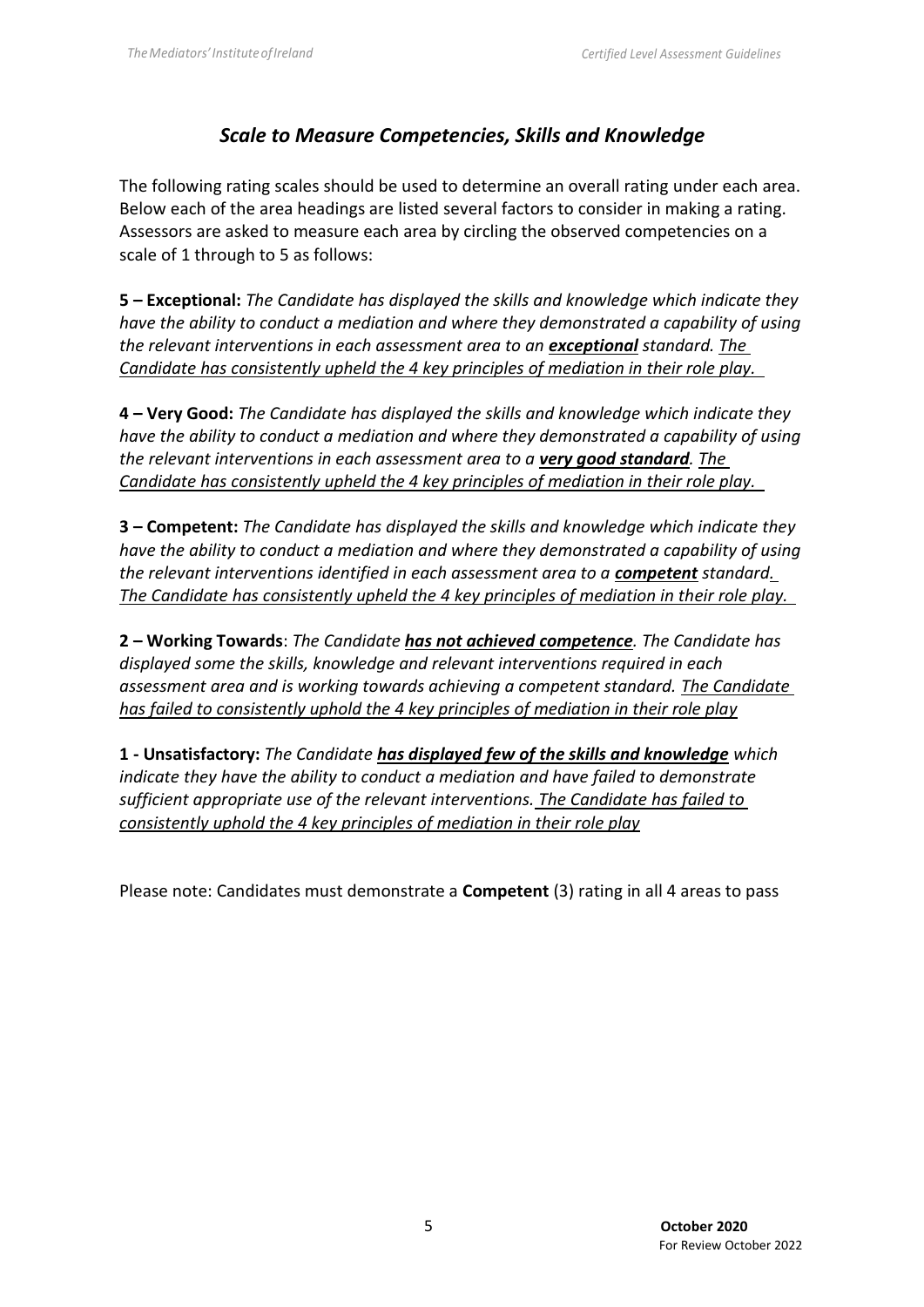# **Assessment Competencies**

## **A. Managing the Process of Mediation**

- 1. Upholds key principles of mediation throughout the process:
	- a. Confidentiality
	- b. Voluntary participation in the process
	- c. Self-determination
	- d. Impartiality of the Mediator
- 2. Deals effectively with any initial resistance to mediation
- 3. Ensures participants have a clear understanding of the structure of the mediation process and roles
- 4. Where appropriate, confirms parties have authority to make decisions around resolving the issues or identifies an appropriate process regarding authority to settle.
- 5. Ensures the Agreement to Mediate is signed (either in joint session or beforehand)
- 6. Manages the introduction process in a respectful, balanced and clear fashion
- 7. Where applicable, assists the participants in negotiating the process, ground rules and agenda for mediation sessions
- 8. Uses reflective listening skills to demonstrate the Mediator has accurately captured what parties are trying to communicate
- 9. Picks up on and pursues verbal and nonverbal cues to promote progress
- 10. Enables the development of each participant's story by asking relevant questions, particularly open questions, to encourage parties to talk
- 11. Attends and explores participants' concerns and empathises appropriately with feelings
- 12. Adopts a pace which is responsive to the need of the parties
- 13. Summarises and checks before moving on
- 14. Manages and signposts transitions between stages and keeps all parties informed
- 15. Helps parties to use the time productively when not with Mediator by encouraging parties to reflect
- 16. Demonstrates appropriate use of joint meetings and/or caucus and respects confidentiality throughout
- 17. Remains in charge of the process throughout and handles challenges to either the process or the Mediator, calmly and assertively.
- 18. Manages impasse, resistance, or difficult behaviour
- 19. Works with power imbalance or control issues and handles intense emotions appropriately
- 20. Displays flexibility and uses creative strategies effectively
- 21. Empowers the participants to explore and find their own ways forward
- 22. Generates an atmosphere of creative problem solving and facilitates the parties to create solutions and work towards agreement.
- 23. Assists participants with option building and broadening the number or scope of options
- 24. Works on options, implications and consequences, and avoids premature commitment to solutions
- 25. Encourages parties to make their own decisions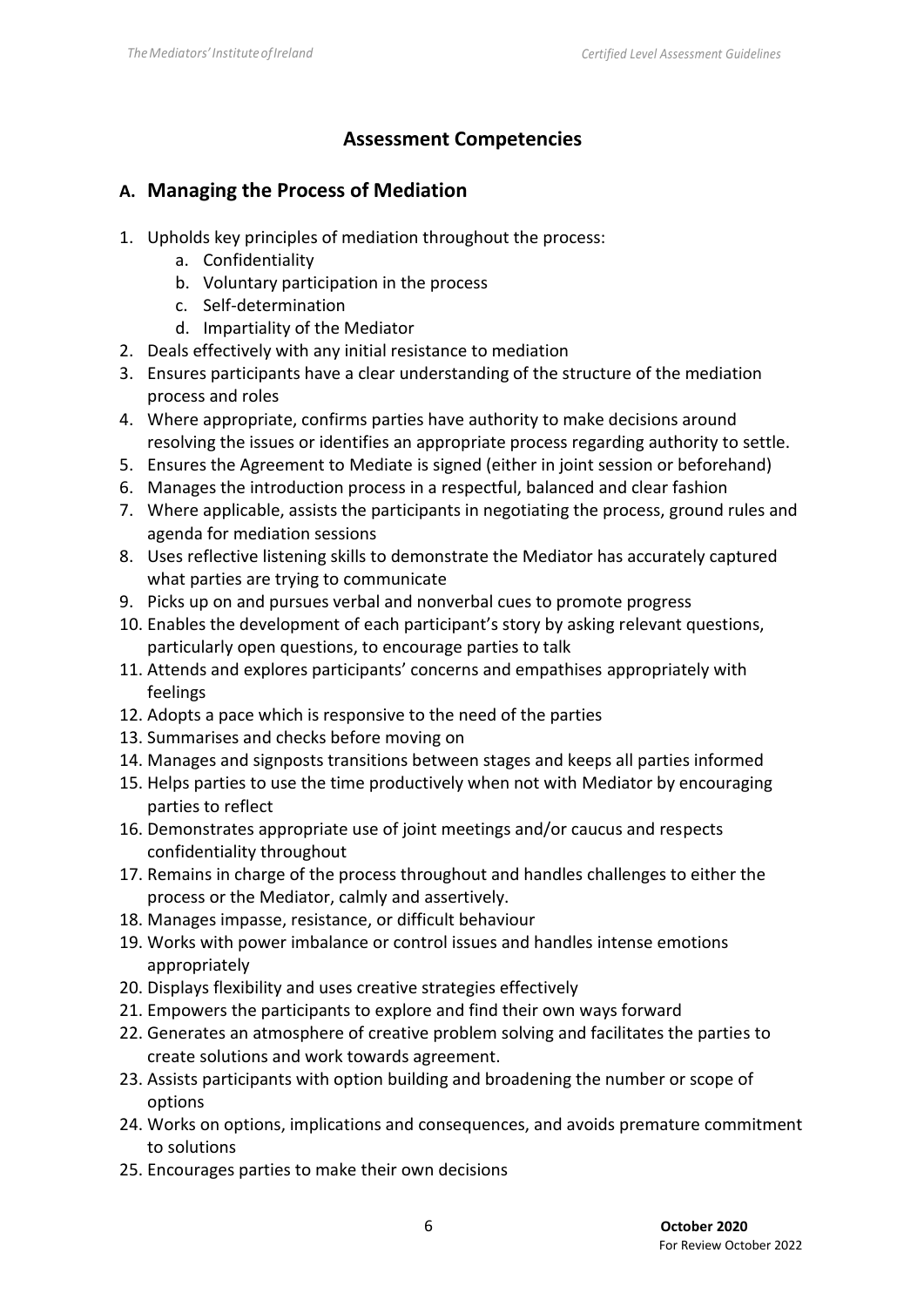- 26. Assists participants in understanding the consequences of their plans
- 27. Assists participants in exploring and reality-testing alternatives to mediation, using BATNA, WATNA and reality testing in a timely and effective manner
- 28. Assists participants with reality testing next steps, particularly through the use of questioning and consultation with other agencies where appropriate
- 29. Where appropriate, draws together options into a coherent agreement
- 30. Facilitates parties to draft terms of the Mediation Agreement
- 31. In the event of parties failing to reach an agreement, closes the process appropriately
- 32. Demonstrates a capacity to capture the points of agreement in relation to the key issues discussed and record those concisely and clearly in a mediation settlement/agreement.
- 33. Ensures any notes, flip/chart notes or any technology used etc. treated in an appropriate and confidential manner

## **B. Managing the Relationship in Mediation**

- 1. Establishes and maintains a respectful trusting and balanced relationship with the participants by:
	- a. Creating rapport
	- b. Respecting the participants
	- c. Encouraging mutual respect among all participants
	- d. Being objective and impartial in style
- 2. Sets the scene and sets the tone, appears relaxed, alert and confident with the process
- 3. Is attentive to parties' comfort and needs and arrange breaks during session, as needed
- 4. Encourages use of preferred names
- 5. Conveys energy, enthusiasm and personal warmth
- 6. Establishes the Mediator's authority and communicates in an assured, open manner, verbally and nonverbally
- 7. Uses a range of rapport-building strategies, such as adapting terms used, adopting a pace or volume of speech to suit the language level of the parties and acknowledging non-verbal behaviours
- 8. Ensures nonverbal listening cues (e.g. posture, eye contact) are supportive and balanced.
- 9. Demonstrates neutrality through equal treatment of the parties and use of nonjudgmental language
- 10. Manages interruptions effectively
- 11. Reminds parties about agreed ground rules, if other interventions are ineffective
- 12. Enables the participants hear each other's stories
- 13. Enables the participants develop a relationship with the Mediator(s) and if feasible, with each other in the room, whereby they express feelings and become "*real*" to each other
- 14. Paraphrases, asks clarifying questions and summarises to assist parties to feel heard
- 15. Raises questions as appropriate between parties about feelings and specific behaviours to encourage constructive expression of emotions and prevent escalation of conflict
- 16. Clarifies between parties, as appropriate, the effects of past events relating to dispute issues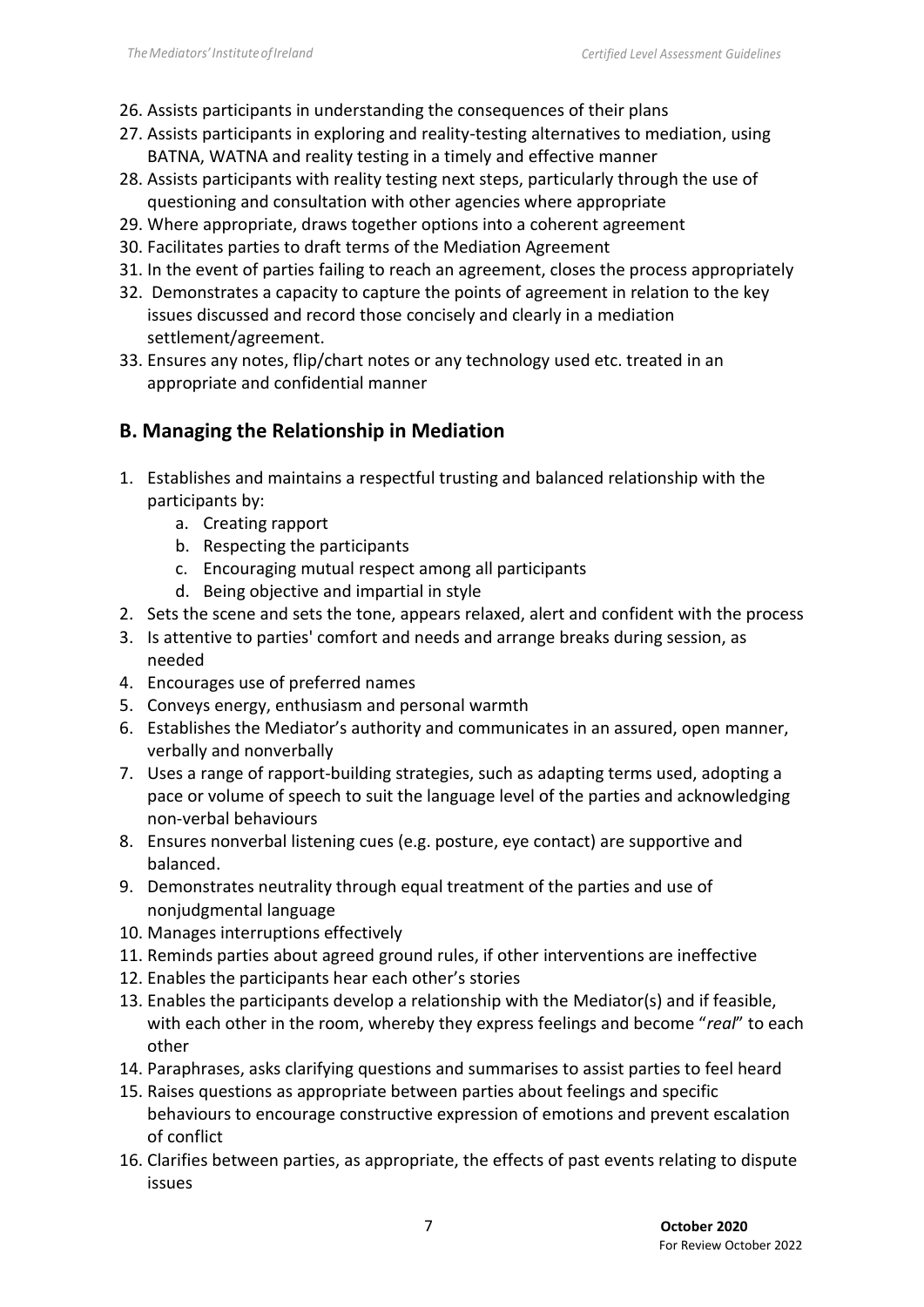- 17. Allows parties to vent emotions, whilst maintaining a safe environment, in order to enable progress
- 18. Demonstrates understanding of each party's situation and their feelings about it
- 19. Encourages parties to describe their understanding of others' statements about feelings, needs and ideas
- 20. Recognises and acknowledges conciliatory gestures and concessions ('*gifts'*)
- 21. Facilitates expressions of regret and apology between the participants
- 22. Encourages the participants' self determination
- 23. Encourages parties to focus on the future and where appropriate, to explore their future relationship.
- 24. Facilitates a collaborative relationship between the participants
- 25. Encourages participants to openly converse
- 26. Mutualises common ground between parties
- 27. Uses silence and other nonverbal communication strategies including pauses

# **C. Managing the Content of the Mediation**

- 1. Manages the process without determining content
- 2. Draws out the background and context of the situation
- 3. Asks neutral, open-ended questions
- 4. Elicits not only facts, but also parties' perceptions of the situation and each other.
- 5. Identifies and probes positions, and explores underlying interests, issues and needs
- 6. Clarifies and checks understanding of each person's statements.
- 7. Enables the participants develop clarity about their concerns
- 8. Asks questions that encourage the parties to see the situation and the conflict, from a broader perspective including the other party's point of view
- 9. Explores beyond surface issues
- 10. Effectively summarises the essence of parties' stories and concerns
- 11. Demonstrates a good grasp of each parties needs and underlying interests (both tangible and emotional)
- 12. Helps to clarify and frame the issues constructively
- 13. Manages the separation of issues into an agenda.
- 14. Identifies and emphasizes shared issues and interests.
- 15. Manages information exchange tactically to good effect
- 16. Helps parties to analyse risks and benefits of particular outcomes
- 17. Encourages the parties to re-evaluate their own and each other's position
- 18. Where appropriate, asks the parties to elicit information from other professionals *(such as appraisers, actuaries, accountants, mental health professionals, child protection professionals or lawyers)* with the objective of informing the parties' options
- 19. Checks with parties that all issues have been fully explored
- 20. Writes clearly and concisely, using neutral language
- 21. Keeps notes, as necessary, unobtrusively
- 22. Explains to parties what will happen to any notes taken